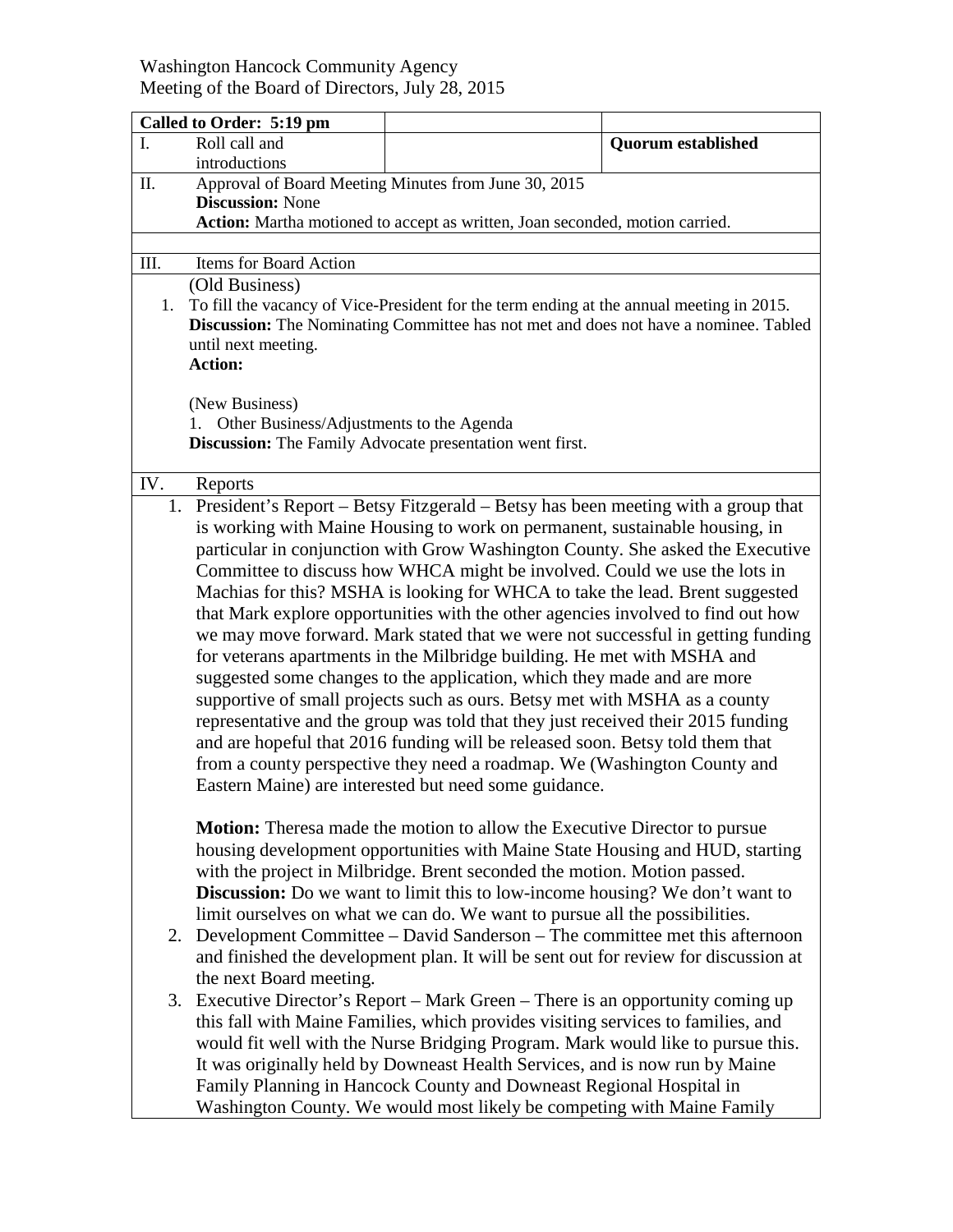Planning. He believes it comes out in October.

Joe has been working closely with a group in Blue Hill that wants to address poverty on the Blue Hill Peninsula. Mark and Ida have also been to meetings with the group. We have been asked to be their Fiscal Sponsor for a grant they recently won.

The company picnic will be on Saturday, August 15 at Lamoine Beach from 11-2. This is not the State Park. The ballots for the Elected Sector position for Washington County went out today.

4. Finance Director's Report – Kevin Bean – The Finance Committee met last Thursday and reviewed the financials, as well as the current status of HHG. We are not seeing too many vehicle sales and Kevin expects several write-offs of the bad loans by the end of the fiscal year. He will meet with the Loan Officer to discuss what loans to write off. Friendship Cottage billable hours are going up.

As of the end of June cash was up, almost \$600,000 in the bank. AR's have gone up with three months of Veteran program billings outstanding. Revenues are over by 2% and Expenses are over by 3%. Current operations deficit is at \$73,000, up \$13,000 from last month. There wasn't any particular program that went up. It was mostly due to normal operations. We have seen a decrease in revenue for SEED for June, while the salaries have remained stable. Transportation booked \$60K AR for the last two weeks of June and the actual billing was \$83K. This will reduce the deficit by about \$22K. We are expecting \$10K in July for SEED. \$39K of the deficit is due to writing off the sale of the property and the absorption of the Fickett property expenses. We have recognized \$10K in retroactive revenue for billings to the State due to the increase in the reimbursement rate for Friendship Cottage services.

Mark remains concerned by the deficit, but we are working on ways to change that. Mark would like to get Transportation consistently operating in the black, Anne has been working hard to get the census up, HHG needs to come under control, and the loss from the Shelter property in Machias will resolve itself next fiscal year. HHG write-offs will most likely prohibit us from recovering our losses by the end of September. Mark does feel good about the long term prognosis, but stated some small changes need to be made. We have not had to borrow from our line of credit at all this fiscal year, which is a great improvement over last fiscal year.

Family Advocacy Program Presentation – Ida Davis – The program is going very well and is being well received by the community. She has made contacts with other community groups and agencies. She has active cases in Hancock and Washington counties. The program doesn't require MaineCare and other agencies are referring to us for those without insurance. Ida will be referring those with MaineCare to other agencies so that we can focus on those without that resource. She is working on social skills, healthcare and finding a doctor, dental services, etc. She is finding that after 6-8 weeks with her clients she is building trust with